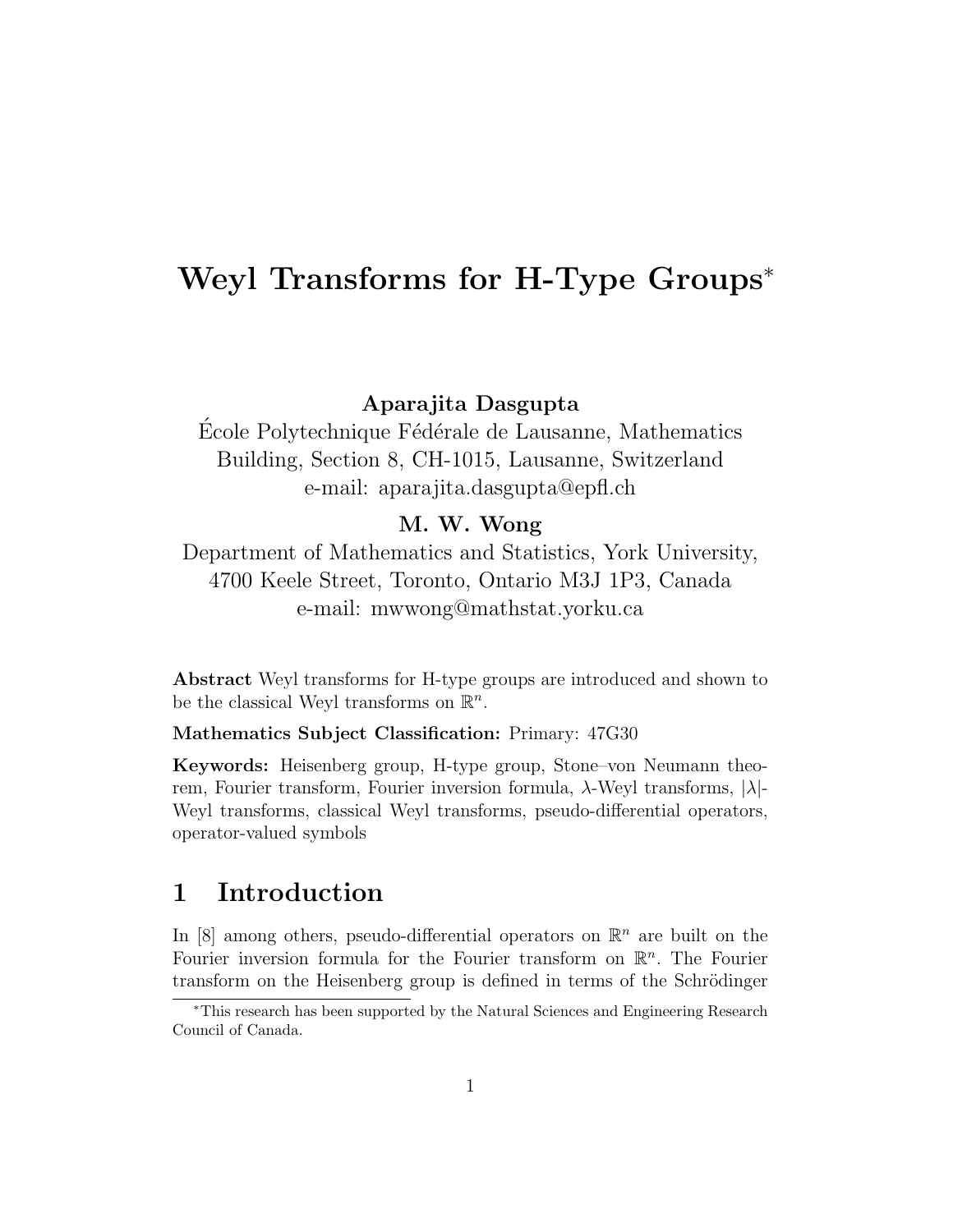representations of the Heisenberg group on  $L^2(\mathbb{R}^n)$  and the Fourier inversion formula for the Fourier transform on the Heisenberg group can then be used to define pseudo-differential operators with operator-valued symbols on the Heisenberg group. A key technique in studying pseudo-differential operators on the Heisenberg group in [2] is to express the Fourier transform on the Heisenberg group in terms of Weyl transforms on  $\mathbb{R}^n$ , which has been studied extensively in [6]. The aim of this paper is to look at the Fourier transform on H-type groups based on the Schrödinger representations of H-type groups on  $L^2(\mathbb{R}^n)$  explained in the appendix of [4] and prove that Fourier transforms on H-type groups are Weyl transforms on  $\mathbb{R}^n$ . As such, the results in [2] can then be formulated verbatim on H-type groups.

For the sake of completeness and transparency, we first recall in Section 2 how to set up pseudo-differential operators on the Heisenberg group. H-type groups and their Schrödinger representations on  $L^2(\mathbb{R}^n)$  are recapitulated without proofs in Section 3.  $\lambda$ -Weyl transforms for H-type groups are introduced in Section 4 and proved to be  $|\lambda|$ -Weyl transforms for the Heisenberg group. That the Fourier transform on a H-type group is a classical Weyl transform on  $\mathbb{R}^n$  is proved in Section 5.

#### 2 The Heisenberg Group

If we identify  $\mathbb{R}^n \times \mathbb{R}^n$  with  $\mathbb{C}^n$  via the obvious identification

$$
\mathbb{R}^n \times \mathbb{R}^n \ni (q, p) \leftrightarrow q + ip \in \mathbb{C}^n,
$$

and we let

$$
\mathbb{H}^n=\mathbb{C}^n\times\mathbb{R},
$$

then  $\mathbb{H}^n$  becomes a noncommutative group when equipped with the multiplication  $\cdot$  given by

$$
(z,t) \cdot (w,s) = (z+w, t+s+\frac{1}{2}\omega(z,w)), (z,t), (w,s) \in \mathbb{H}^n
$$

where  $\omega(z, w)$  is the symplectic form of

$$
z=(z_1,\ldots,z_n)
$$

and

$$
w=(w_1,\ldots,w_n)
$$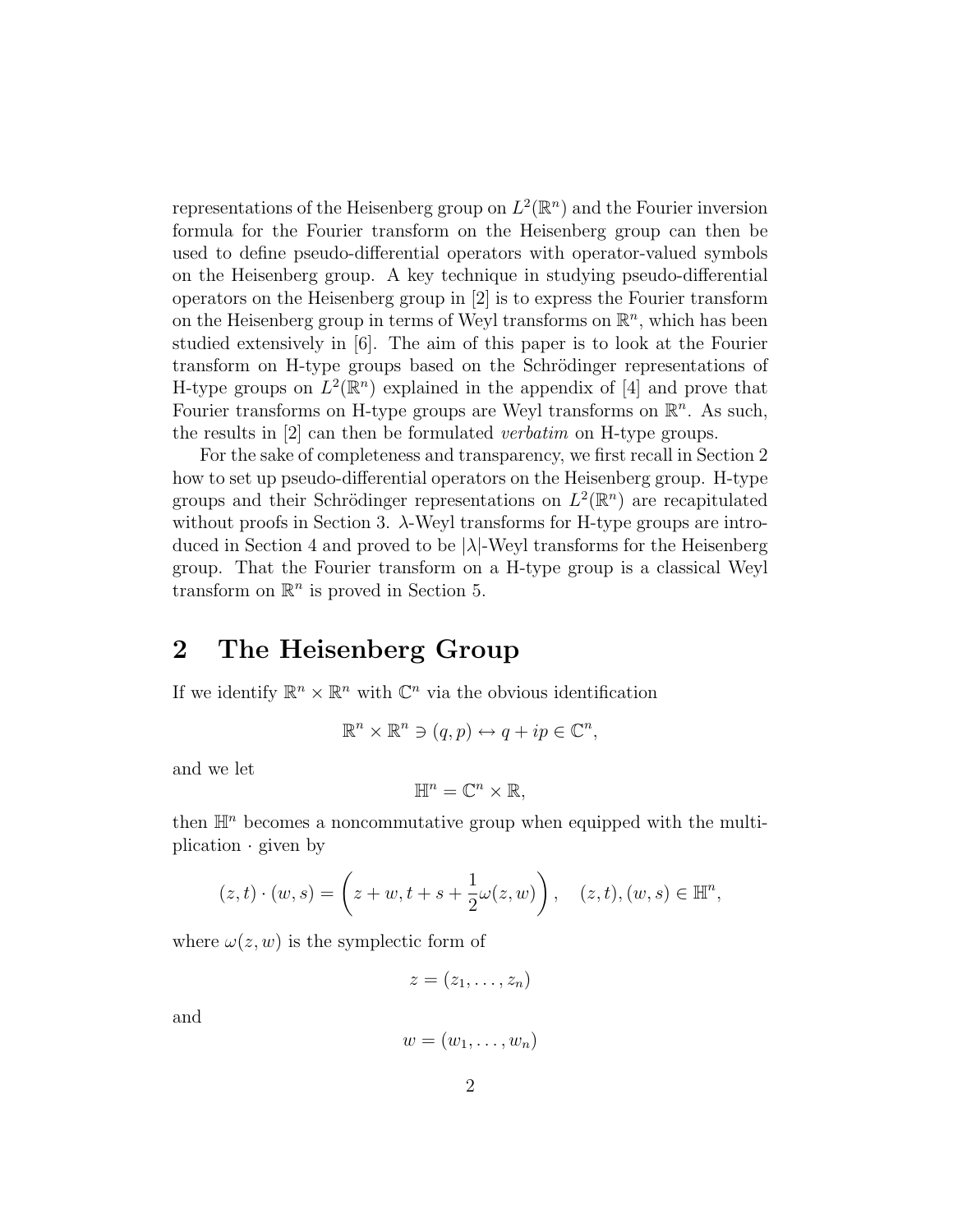defined by

$$
\omega(z, w) = \operatorname{Im}\left(z \cdot \overline{w}\right) = \operatorname{Im} \sum_{j=1}^{n} z_j \overline{w_j}.
$$

In fact,  $\mathbb{H}^n$  is a unimodular Lie group on which the Haar measure is just the ordinary Lebesgue measure  $dz \, dt$ .

One of the most fundamental problems in the analysis on a Lie group is the classification of all irreducible and unitary representations of the Lie group. To that end for the Heisenberg group  $\mathbb{H}^n$ , we let  $\mathbb{R}^* = \mathbb{R} \setminus \{0\}$  and let  $U(L^2(\mathbb{R}^n))$  be the group of all unitary operators on  $L^2(\mathbb{R}^n)$ . For all  $\lambda \in \mathbb{R}^*$ , we let  $\rho_{\lambda}: \mathbb{H}^n \to U(L^2(\mathbb{R}^n))$  be the mapping defined by

$$
(\rho_{\lambda}(z,t)f)(x) = e^{i\lambda t} e^{\lambda(iq \cdot x + (iq \cdot p/2))} f(x+p), \quad x \in \mathbb{R}^n,
$$

for all f in  $L^2(\mathbb{R}^n)$ . Then it can be proved that  $\rho_\lambda : \mathbb{H}^n \to U(L^2(\mathbb{R}^n))$  is an irreducible and unitary representation of  $\mathbb{H}^n$  on  $L^2(\mathbb{R}^n)$ . In fact, the Stonevon Neumann theorem says that these are essentially all the irreducible and unitary representations of  $\mathbb{H}^n$  on  $L^2(\mathbb{R}^n)$ . More precisely, we have the following Stone–von Neumann theorem.

**Theorem 2.1** If  $\rho : \mathbb{H}^n \to U(X)$  is an irreducible and unitary representation of  $\mathbb{H}^1$  on X, where  $U(X)$  is the group of all unitary operators on an infinite-dimensional, separable and complex Hilbert space  $X$ , such that there exists a real number  $\lambda$  in  $\mathbb{R}^*$  for which

$$
\rho(0,t) = e^{i\lambda t}I, \quad t \in \mathbb{R},
$$

where I is the identity operator on X, then  $\rho$  is unitarily equivalent to  $\rho_{\lambda}$  in the sense that there exists a bijective isometry  $U: X \to L^2(\mathbb{R}^n)$  such that

$$
\rho(z,t) = U^{-1} \rho_\lambda(z,t) U, \quad (z,t) \in \mathbb{H}^n.
$$

Henceforth, the identification of  $\{\rho_{\lambda} : \lambda \in \mathbb{R}^*\}$  with  $\mathbb{R}^*$  will be used. Now, let  $f \in L^1(\mathbb{H}^n)$  and let  $\lambda \in \mathbb{R}^*$ . Then we define the Fourier transform  $\widehat{f}(\lambda)$  of f at  $\lambda$  to be the bounded linear operator from  $L^2(\mathbb{R}^n)$  into  $L^2(\mathbb{R}^n)$ given by

$$
\hat{f}(\lambda)\varphi = \int_{-\infty}^{\infty} \int_{\mathbb{C}^n} f(z,t)\rho_{\lambda}(z,t)\varphi \,dz \,dt
$$

for all  $\varphi \in L^2(\mathbb{R}^n)$ . In fact, the following result is valid.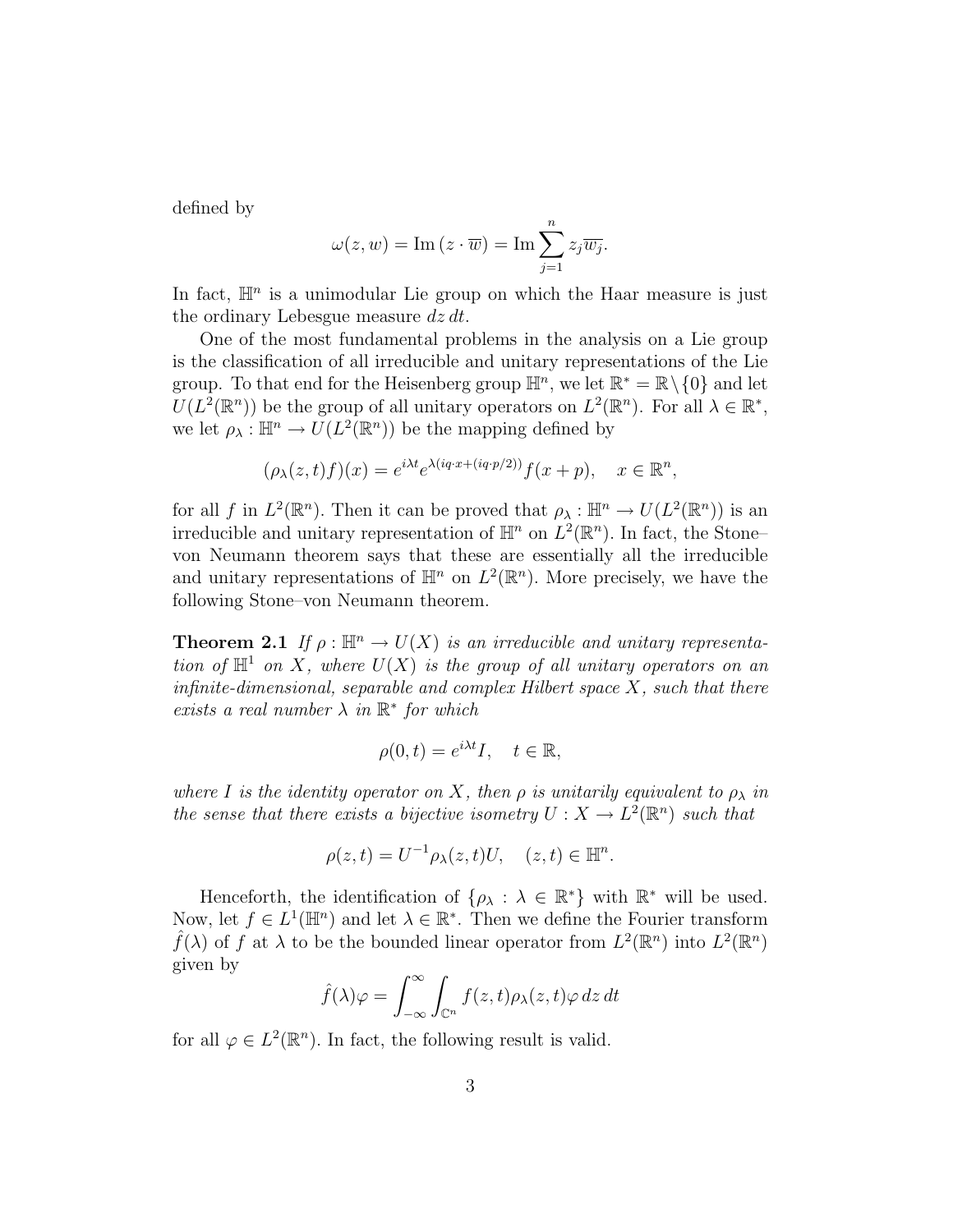**Theorem 2.2** Let  $f \in L^2(\mathbb{H}^n)$  and let  $\lambda \in \mathbb{R}^*$ . Then  $\hat{f}(\lambda) : L^2(\mathbb{R}^n) \to$  $L^2(\mathbb{R}^n)$  is a Hilbert–Schmidt operator. In fact,

$$
\int_{-\infty}^{\infty} ||\hat{f}(\lambda)||_{S_2}^2 d\mu(\lambda) = ||f||_{L^2(\mathbb{H}^n)}^2,
$$

where  $\|\ \|_{S_2}$  stands for the norm in the Hilbert space  $S_2$  of all Hilbert–Schmidt operators on  $L^2(\mathbb{R}^n)$  and  $d\mu(\lambda) = (2\pi)^{-(n+1)}|\lambda|^n d\lambda$ .

Remark 2.3 The formula in Theorem 2.2 is known as Plancherel's formula and the measure  $d\mu(\lambda)$  is called the Plancherel measure on the Heisenberg group.

The starting point for the analysis of pseudo-differential operators on the Heisenberg group in [2] is the following Fourier inversion formula for the Fourier transform on the Heisenberg group.

**Theorem 2.4** Let f be a function in the Schwartz space  $\mathcal{S}(\mathbb{H}^n)$  on  $\mathbb{H}^n$ . Then for all  $(z, t) \in \mathbb{H}^n$ ,

$$
f(z,t) = \int_{-\infty}^{\infty} \text{tr}(\rho_{\lambda}(z,t)^{*} \hat{f}(\lambda)) d\mu(\lambda),
$$

where  $\rho_{\lambda}(z,t)^{*}$  is the adjoint of  $\rho_{\lambda}(z,t)$ .

The theory of the Heisenberg group hitherto described can be found in many places, e.g., in [5, 7].

Let  $B(L^2(\mathbb{R}^n))$  be the C<sup>\*</sup>-algebra of all bounded linear operators on  $L^2(\mathbb{R}^n)$ . Then we call a mapping  $\sigma : \mathbb{H}^n \times \mathbb{R}^* \to B(L^2(\mathbb{R}^n))$  an operatorvalued symbol or simply a symbol. Given a symbol  $\sigma : \mathbb{H}^n \times \mathbb{R}^* \to$  $B(L^2(\mathbb{R}^n))$ , we define the pseudo-differential operator  $T_\sigma: L^2(\mathbb{H}^n) \to L^2(\mathbb{H}^n)$ by

$$
(T_{\sigma}f)(z,t) = \int_{-\infty}^{\infty} \operatorname{tr}(\rho_{\lambda}^*(z,t)\sigma(z,t,\lambda)\hat{f}(\lambda)) d\mu(\lambda), \quad (z,t) \in \mathbb{H}^n,
$$

for all  $f$  in  $\mathcal{S}(\mathbb{H}^n)$ .

Results closely related to the paper [2] and the results in this paper are in [3].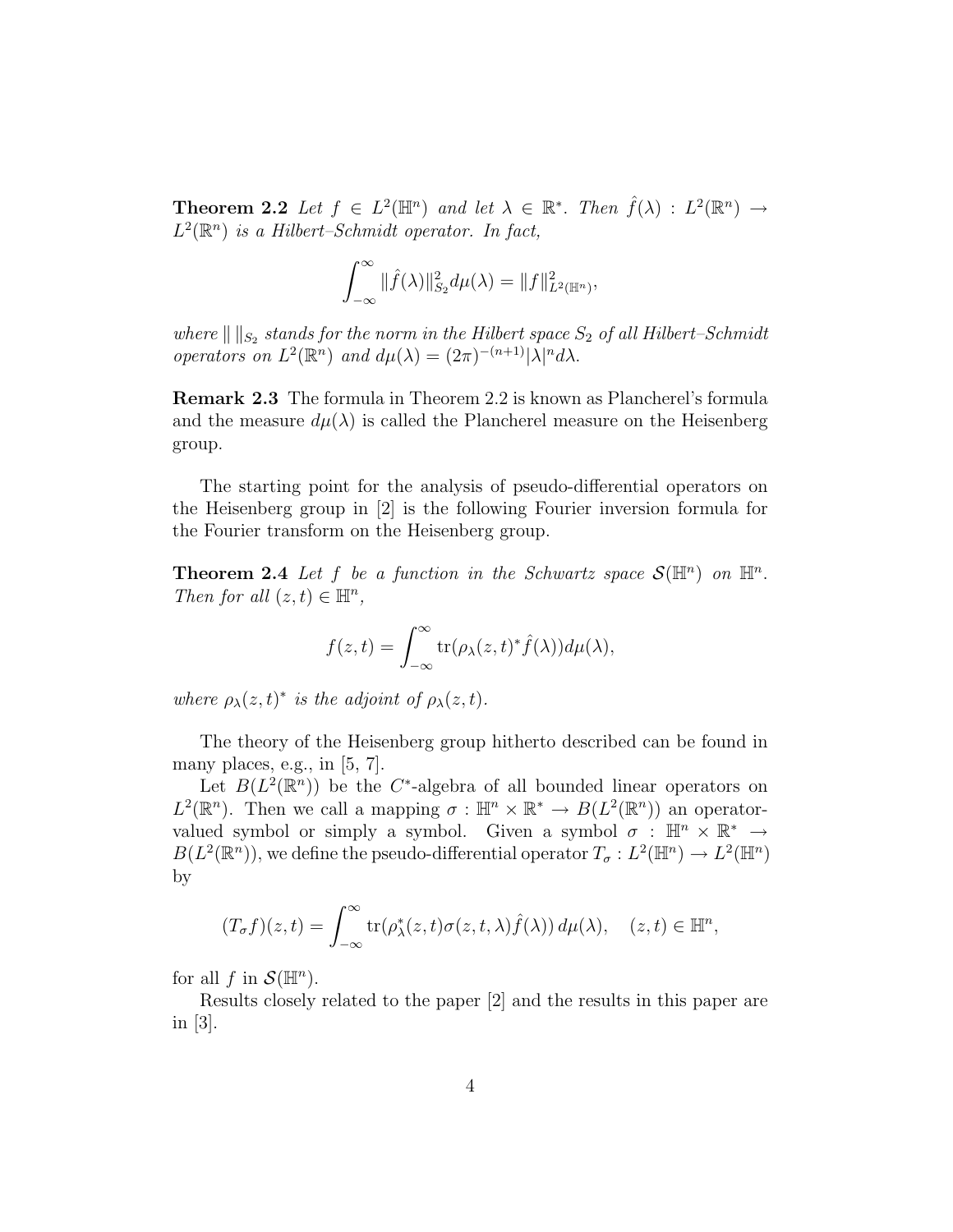### 3 H-Type Groups

Let  $\mathfrak g$  be a  $(2n+m)$ -dimensional real Lie algebra equipped with a Lie bracket  $[ , ] : \mathfrak{g} \times \mathfrak{g} \to \mathfrak{g}$ . Suppose that there exists an inner product  $( , )$  in  $\mathfrak{g}$  such that

$$
[\mathfrak{z}^{\perp},\mathfrak{z}^{\perp}]=\mathfrak{z},
$$

where  $\mathfrak{z}^{\perp}$  is the orthogonal complement of  $\mathfrak{z}$ , and for every nonzero  $\lambda$  in  $\mathfrak{z}$ , the mapping  $J_{\lambda}: \mathfrak{z}^{\perp} \to \mathfrak{z}^{\perp}$  defined by

$$
(J_{\lambda}V, W) = (\lambda, [V, W]), \quad V, W \in \mathfrak{z}^{\perp},
$$

is orthogonal whenever  $(\lambda, \lambda) = 1$ . Then we call g a H-type Lie algebra. It is easy to check that for every nonzero element  $\lambda$  in  $\lambda$ ,

$$
J_{\lambda}^2=-I.
$$

A H-type group G is a connected and simply connected Lie group G such that the corresponding Lie algebra  $\mathfrak g$  is a H-type Lie algebra.

It can be proved [1] that  $\mathbb G$  is a H-type group if and only if  $\mathbb G$  is isomorphic to  $\mathbb{R}^{2n} \times \mathbb{R}^m$  equipped with the group law  $\cdot$  given by

$$
(z,t)\cdot(w,s) = \left(z+w, t+s+\frac{1}{2}\omega(z,w)\right), \quad (z,t),(w,s)\in\mathbb{G},
$$

where  $\omega(z, w)$  is a point in  $\mathbb{R}^m$  of which the j<sup>th</sup> entry is  $(U^{(j)}z, w)$  and  $U^{(1)}, \ldots, U^{(m)}$  are  $2n \times 2n$  skew-symmetric and orthogonal matrices such that

$$
U^{(j)}U^{(k)} + U^{(k)}U^{(j)} = 0
$$

for all  $j, k = 1, \ldots, m$  with  $j \neq k$ .

Let  $\mathbb{R}^{m*} = \mathbb{R}^m \setminus \{0\}$ . Then for  $\lambda \in \mathbb{R}^{m*}$ , let  $R_{\lambda} \in O(2n, \mathbb{R})$  be such that

$$
J_{\lambda} = R_{\lambda} J R_{\lambda}^{t},
$$

where J is the symplectic matrix of order  $2n \times 2n$  given by

$$
J = \left[ \begin{array}{cc} 0 & -I_n \\ I_n & 0 \end{array} \right].
$$

Here  $I_n$  denotes the identity matrix of order n and  $R_\lambda^t$  is the transpose of  $R_{\lambda}$ . The following lemma in [4] establishes a useful link between the representations of  $\mathbb{G}$  and those of the Heisenberg group  $\mathbb{H}^n$ .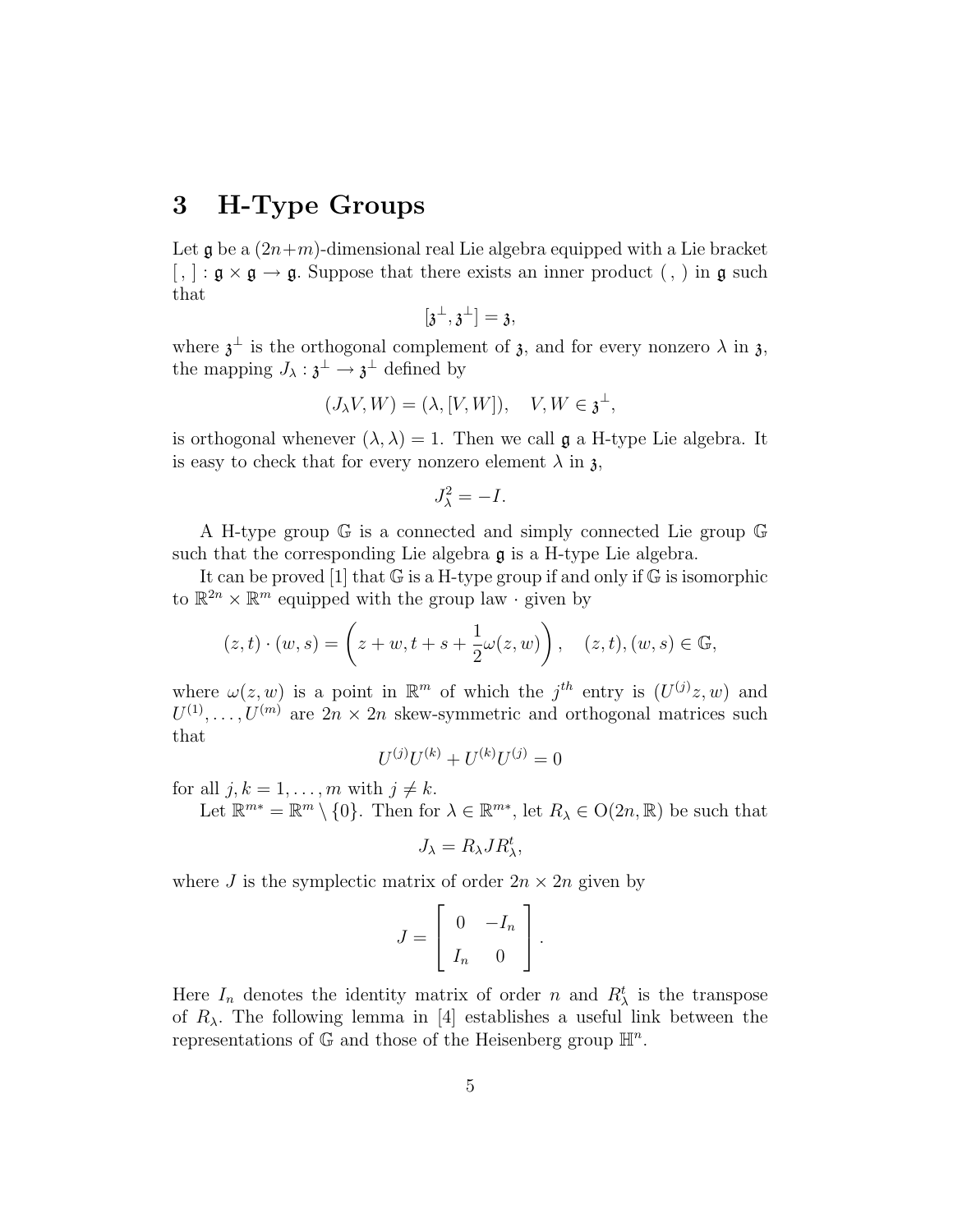**Lemma 3.1** The mapping  $\alpha_{\lambda} : \mathbb{G} \to \mathbb{H}^n$  given by

$$
\alpha_{\lambda}(z,t) = \left(R_{\lambda}^{t}z, \frac{\lambda \cdot t}{|\lambda|}\right), \quad (z,t) \in \mathbb{R}^{2n} \times \mathbb{R}^{m},
$$

is a surjective homomorphism of Lie groups. In particular,  $\mathbb{G}/\text{ker }\alpha_{\lambda}$  is isomorphic to  $\mathbb{H}^n$ .

In fact,

$$
\ker \alpha_{\lambda} = \left\{ (z, t) \in \mathbb{G} : \left( R_{\lambda}^{t} z, \frac{\lambda \cdot t}{|\lambda|} \right) = (0, 0) \right\} = \left\{ (0, t) \in \mathbb{G} : t \perp \lambda \right\}.
$$

Let  $\lambda \in \mathbb{R}^{m*}$ . Then we define the irreducible and unitary representation  $\pi_{\lambda}$  of  $\mathbb{G}$  on  $L^2(\mathbb{R}^n)$  by

$$
\pi_{\lambda} = \rho_{|\lambda|} \circ \alpha_{\lambda}.
$$

It is then obvious that  $\pi_{\lambda}(0,t) = e^{i\lambda \cdot t} I$ . In fact, any irreducible and unitary representation of  $\mathbb{G}$  with central character  $e^{i\lambda t}$  factors through the kernel of  $\alpha_{\lambda}$  and hence by the Stone-von Neumann theorem must be equivalent to  $\pi_{\lambda}$ . The representation  $\pi_{\lambda}$  of G on  $L^2(\mathbb{R}^n)$  is called the Schrödinger representation. So, for  $\lambda \in \mathbb{R}^{m*}$ , the Schrödinger representation  $\pi_{\lambda}$  of  $\mathbb{G}$  on  $L^2(\mathbb{R}^n)$  is given by

$$
(\pi_{\lambda}(z,t)h)(x) = \left(\rho_{|\lambda|}\left(R_{\lambda}^t z, \frac{\lambda \cdot t}{|\lambda|}\right)h\right)(x), \quad x \in \mathbb{R}^n,
$$

for all h in  $L^2(\mathbb{R}^n)$ .

For  $\lambda \in \mathbb{R}^{m*}$ , let

$$
R_{\lambda} = [R_{\lambda,1},\ldots,R_{\lambda,2n}],
$$

where  $R_{\lambda,j}$  is a  $2n \times 1$  matrix for  $j = 1, \ldots, 2n$ . Then

$$
R_{\lambda}^{t} = \left[ \begin{array}{c} R_{\lambda,1}^{t} \\ \vdots \\ R_{\lambda,2n}^{t} \end{array} \right].
$$

Let  $R^t_{\lambda,j}z = q_{\lambda,j}, j = 1,\ldots,n$ , and  $R^t_{\lambda,j}z = p_{\lambda,j-n}, j = n+1,\ldots,2n$ . Then for all  $\tilde{h}$  in  $L^2(\mathbb{R}^n)$ 

$$
(\pi_{\lambda}(z,t)h)(x) = e^{i|\lambda| \left(\frac{\lambda \cdot t}{|\lambda|} + q_{\lambda} \cdot x + \frac{1}{2}q_{\lambda} \cdot p_{\lambda}\right)} h(x+p_{\lambda}), \quad x \in \mathbb{R}^n,
$$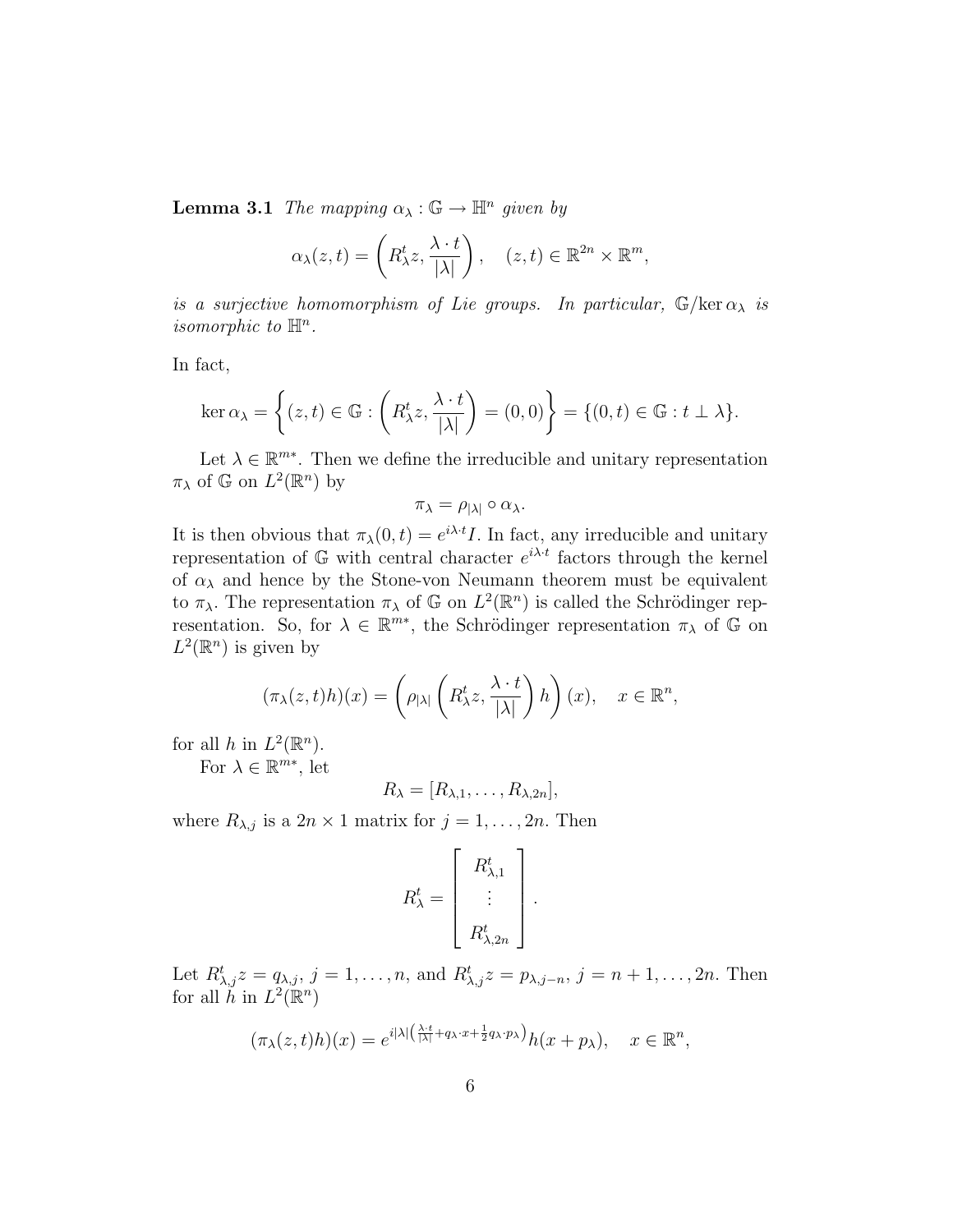where  $q_{\lambda} = (q_{\lambda,1}, \ldots, q_{\lambda,n})$  and  $p_{\lambda} = (p_{\lambda,1}, \ldots, p_{\lambda,n}).$ 

The set  $\{\pi_{\lambda} : \lambda \in \mathbb{R}^{m*}\}\$  of irreducible and unitary representations of the H-type group  $\mathbb{G}$  on  $L^2(\mathbb{R}^n)$  can best be identified with the *punctured* Euclidean space  $\mathbb{R}^{m*}$ .

Let  $f \in L^1(\mathbb{G})$  and let  $\lambda \in \mathbb{R}^{m*}$ . Then we define the Fourier transform  $\hat{f}(\lambda)$  of f at  $\lambda$  to be the bounded linear operator on  $L^2(\mathbb{R}^n)$  by

$$
\hat{f}(\lambda)\varphi = \int_{\mathbb{R}^m} \int_{\mathbb{R}^{2n}} f(z,t)\pi_{\lambda}(z,t)\varphi \,dz \,dt, \quad \varphi \in L^2(\mathbb{R}^n).
$$

We have the fact that if  $f \in L^2(\mathbb{G})$ , then for all  $\lambda \in \mathbb{R}^{m*}$ ,  $\hat{f}(\lambda)$  is a Hilbert-Schmidt operator on  $L^2(\mathbb{R}^n)$  and we have the Plancherel formula to the effect that

$$
||f||_{L^{2}(\mathbb{G})}^{2} = \int_{\mathbb{R}^{m}} ||\hat{f}(\lambda)||_{S^{2}}^{2} d\mu(\lambda), \quad f \in L^{2}(\mathbb{G}),
$$

where  $\| \cdot \|_{S^2}$  denotes the Hilbert–Schmidt norm and  $d\mu$  is the Plancherel measure on G given by

$$
d\mu(\lambda) = c|\lambda|^n d\lambda.
$$

and c is a suitable normalizing constant. The Fourier inversion formula is given by

$$
f(z,t) = \int_{\mathbb{R}^m} \text{tr}(\pi_\mu(z,t)^* \hat{f}(\lambda)) d\mu(\lambda), \quad (z,t) \in \mathbb{G},
$$

for all Schwartz functions on  $\mathbb{G}$ , where  $\pi_{\mu}(z,t)^{*}$  is the adjoint of  $\pi_{\mu}(z,t)$ .

Now, let  $\sigma : \mathbb{G} \times \mathbb{R}^{m*} \to B(L^2(\mathbb{R}^n))$  be an operator-valued symbol or simply a symbol. Then we define the pseudo-differential operator  $T_{\sigma}$  with symbol  $\sigma$  by

$$
(T_{\sigma}f)(z,t) = \int_{\mathbb{R}^m} \text{tr}(\pi_{\mu}(z,u)^* \sigma(z,t,\lambda)\hat{f}(\lambda)) d\mu(\lambda), \quad (z,t) \in \mathbb{G},
$$

for all  $f \in \mathcal{S}(\mathbb{G})$ .

## 4 Weyl Transforms for H-Type Groups

Let q and p be in  $\mathbb{R}^n$ , and let  $\lambda \in \mathbb{R}^{m*}$ . Then for every measurable function f on  $\mathbb{R}^n$ , the function  $\pi_\lambda(q, p)$  f on  $\mathbb{R}^n$  is defined by

$$
(\pi_{\lambda}(q,p)f)(x) = e^{i|\lambda|(q_{\lambda}\cdot x + (q_{\lambda}\cdot p_{\lambda}/2))}f(x+p_{\lambda}), \quad x \in \mathbb{R}^n,
$$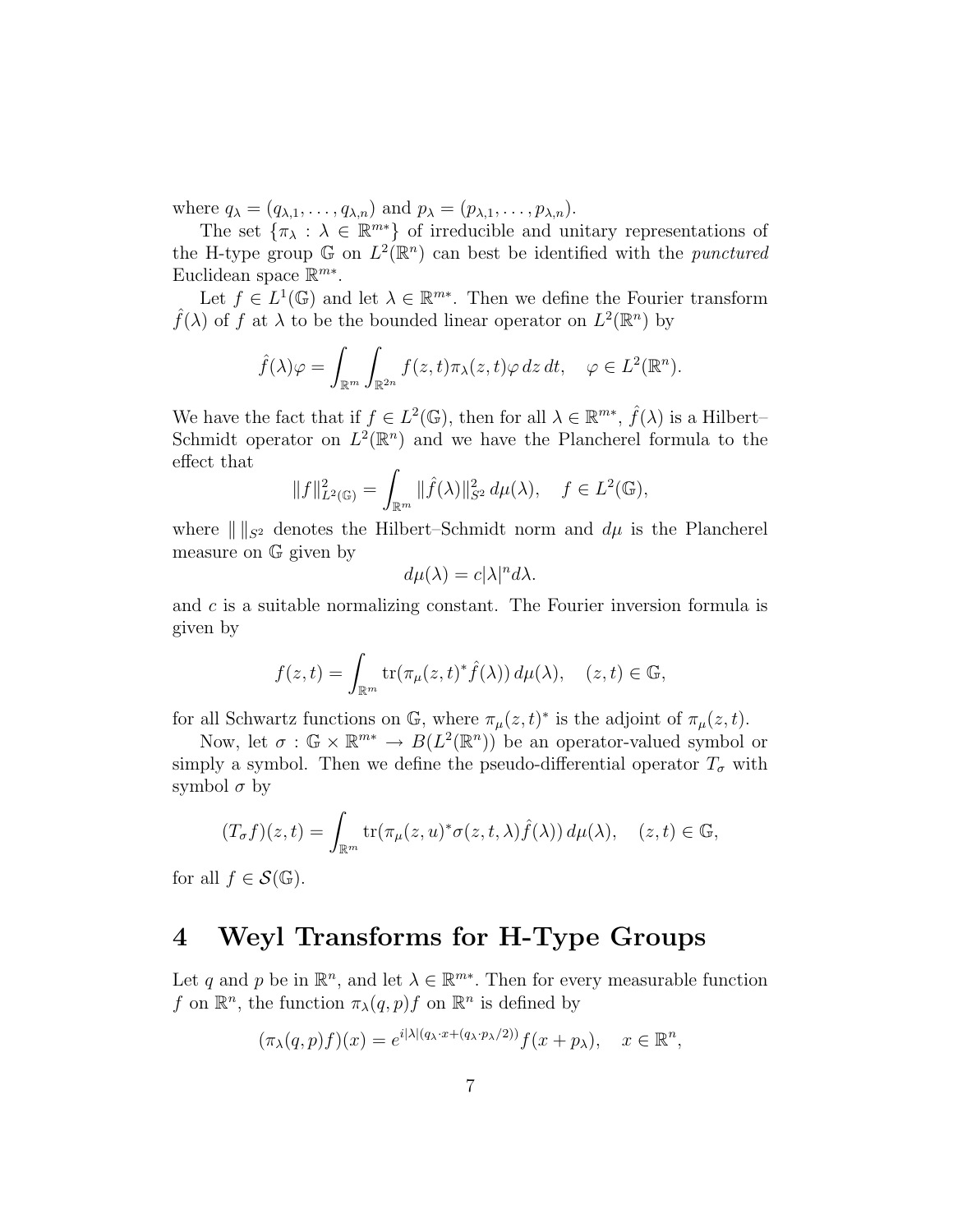where  $q_{\lambda} = (q_{\lambda,1}, \ldots, q_{\lambda,n})$  and  $p_{\lambda} = (p_{\lambda,1}, \ldots, p_{\lambda,n})$ . It is clear that  $\pi_{\lambda}(q, p)$ :  $L^2(\mathbb{R}^n) \to L^2(\mathbb{R}^n)$  is a unitary operator for all q and p in  $\mathbb{R}^n$ .

Let f and g be in  $L^2(\mathbb{R}^n)$ . Then we define the function  $V_\lambda(f,g)$  on  $\mathbb{R}^n \times \mathbb{R}^n$  by

$$
V_{\lambda}(f,g)(q,p) = (2\pi)^{-n/2} (\pi_{\lambda}(q,p)f,g)_{L^{2}(\mathbb{R}^{n})}.
$$

We call  $V_{\lambda}(f,g)$  the  $\lambda$ -Fourier–Wigner transform of f and g and the  $\lambda$ -Wigner transform  $W_{\lambda}(f,g)$  of f and g is defined by

$$
W_{\lambda}(f,g) = V_{\lambda}(f,g)^{\wedge},
$$

where  $V_{\lambda}(f,g)^{\wedge}$  is the Fourier transform of  $V_{\lambda}(f,g)$ .

Let  $\sigma$  be a function in the Schwartz space  $\mathcal{S}(\mathbb{R}^n \times \mathbb{R}^n)$ . Then for  $\lambda \in \mathbb{R}^{m*}$ , we define the  $\lambda$ -Weyl transform with symbol  $\sigma$  to be the bounded linear operator  $W_{\sigma}^{\lambda}: L^2(\mathbb{R}^n) \to L^2(\mathbb{R}^n)$  given by

$$
(W_{\sigma}^{\lambda}f,g)_{L^{2}(\mathbb{R}^{n})} = (2\pi)^{-n/2} \int_{\mathbb{R}^{n}} \int_{\mathbb{R}^{n}} \sigma(x,\xi) W_{\lambda}(f,g)(x,\xi) dx d\xi
$$

for all f and g in  $L^2(\mathbb{R}^n)$ . Using the adjoint formula in Fourier analysis, we get

$$
(W_{\sigma}^{\lambda}f,g)_{L^{2}(\mathbb{R}^{n})} = (2\pi)^{-n/2} \int_{\mathbb{R}^{n}} \int_{\mathbb{R}^{n}} \hat{\sigma}(q,p) V_{\lambda}(f,g)(q,p) dq dp
$$

for all f and g in  $L^2(\mathbb{R}^n)$ . We can also write formally

$$
W_{\sigma}^{\lambda} = (2\pi)^{-n} \int_{\mathbb{R}^n} \int_{\mathbb{R}^n} \hat{\sigma}(q, p) \pi_{\lambda}(q, p) dq dp
$$
  
\n
$$
= (2\pi)^{-n} \int_{\mathbb{R}^n} \int_{\mathbb{R}^n} \hat{\sigma}(q, p) \pi_{\lambda}(z) dq dp
$$
  
\n
$$
= (2\pi)^{-n} \int_{\mathbb{R}^n} \int_{\mathbb{R}^n} \hat{\sigma}(z) \rho_{|\lambda|}(R_{\lambda}^t z) dq dp
$$
  
\n
$$
= (2\pi)^{-n} \int_{\mathbb{R}^n} \int_{\mathbb{R}^n} \hat{\sigma}(R_{\lambda} z) \rho_{|\lambda|}(z) dq dp.
$$

Since

$$
\hat{\sigma}(R_{\lambda}z) = (\sigma \circ R_{\lambda})^{\hat{}}(z), \quad z \in \mathbb{C}^n,
$$

it follows that

$$
W^{\lambda}_{\sigma}=W^{|\lambda|}_{\sigma\circ R_{\lambda}}.
$$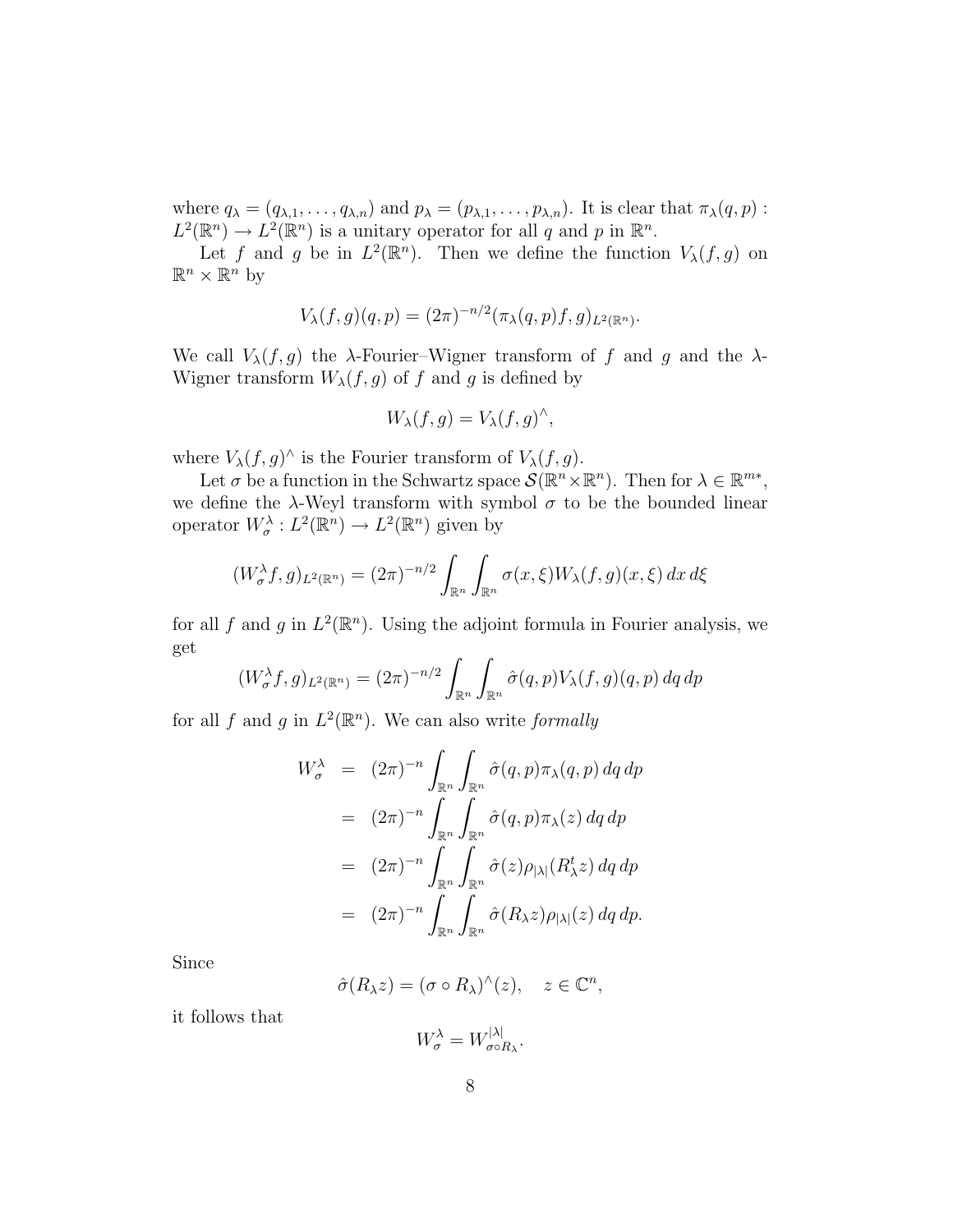So, for any unit vector u in  $\mathbb{R}^{m*}$ ,

$$
W_{\sigma}^{u}=W_{\sigma\circ R_{u}},
$$

which is the classical Weyl transform in [6].

### 5 The Main Result

We prove in this section that the Fourier transform on a H-type group is in fact a classical Weyl transform on  $\mathbb{R}^n$ .

**Theorem 5.1** Let  $f \in L^1(\mathbb{G})$ . Then for all  $\lambda \in \mathbb{R}^{m*}$ ,

$$
\hat{f}(\lambda) = (2\pi)^{(2n+m)/2} W_{D^1_{|\lambda|}((f^{\lambda})^\vee) \circ R_\lambda},
$$

where  $D^1_{|\lambda|}$  is the dilation operator defined by

$$
(D^1_{|\lambda|}w)(q,p) = w(|\lambda|q,p), \quad q, p \in \mathbb{R}^n,
$$

for all measurable functions w on  $\mathbb{R}^n \times \mathbb{R}^n$ , and  $f^{\lambda}$  is the function on  $\mathbb{R}^n \times \mathbb{R}^n$ defined by

$$
f^{\lambda}(z) = (2\pi)^{-m/2} \int_{\mathbb{R}^m} e^{i\lambda \cdot t} f(z, t) dt, \quad z \in \mathbb{C}^n,
$$

and  $h^{\vee}$  denotes the inverse Fourier transform of the function h on  $\mathbb{C}^n$ .

**Proof** Let  $\varphi \in \mathcal{S}(\mathbb{R}^n)$ . Then for almost all  $\lambda$  in  $\mathbb{R}^{m*}$ ,

$$
\begin{split}\n&(\hat{f}(\lambda)\varphi)(x) \\
&= \int_{\mathbb{R}^m} \int_{\mathbb{C}^n} f(z,t)(\pi_{\lambda}(z,t)\varphi)(x) \, dz \, du \\
&= \int_{\mathbb{R}^m} \int_{\mathbb{C}^n} f(z,t)e^{it\cdot\lambda}(\rho_{|\lambda|}(R^t_{\lambda}z)\varphi)(x) \, dz \, dt \\
&= (2\pi)^{m/2} \int_{\mathbb{C}^n} f^{\lambda}(R_{\lambda}z)(\rho_{|\lambda|}(z)\varphi)(x) \, dz \\
&= (2\pi)^{m/2} \int_{\mathbb{C}^n} ((f^{\lambda})^{\vee})^{\wedge}(R_{\lambda}(q,p))e^{i|\lambda|(q \cdot x + (q \cdot p/2))}\varphi(x+p) \, dq \, dp.\n\end{split}
$$

Then

$$
(\hat{f}(\lambda)\varphi)(x) = (2\pi)^{m/2} \int_{\mathbb{C}^n} (D^1_{|\lambda|}((f^{\lambda})^{\vee})^{\wedge} (R_{\lambda}(q, p))(\rho(q, p)\varphi)(x) dq dp.
$$